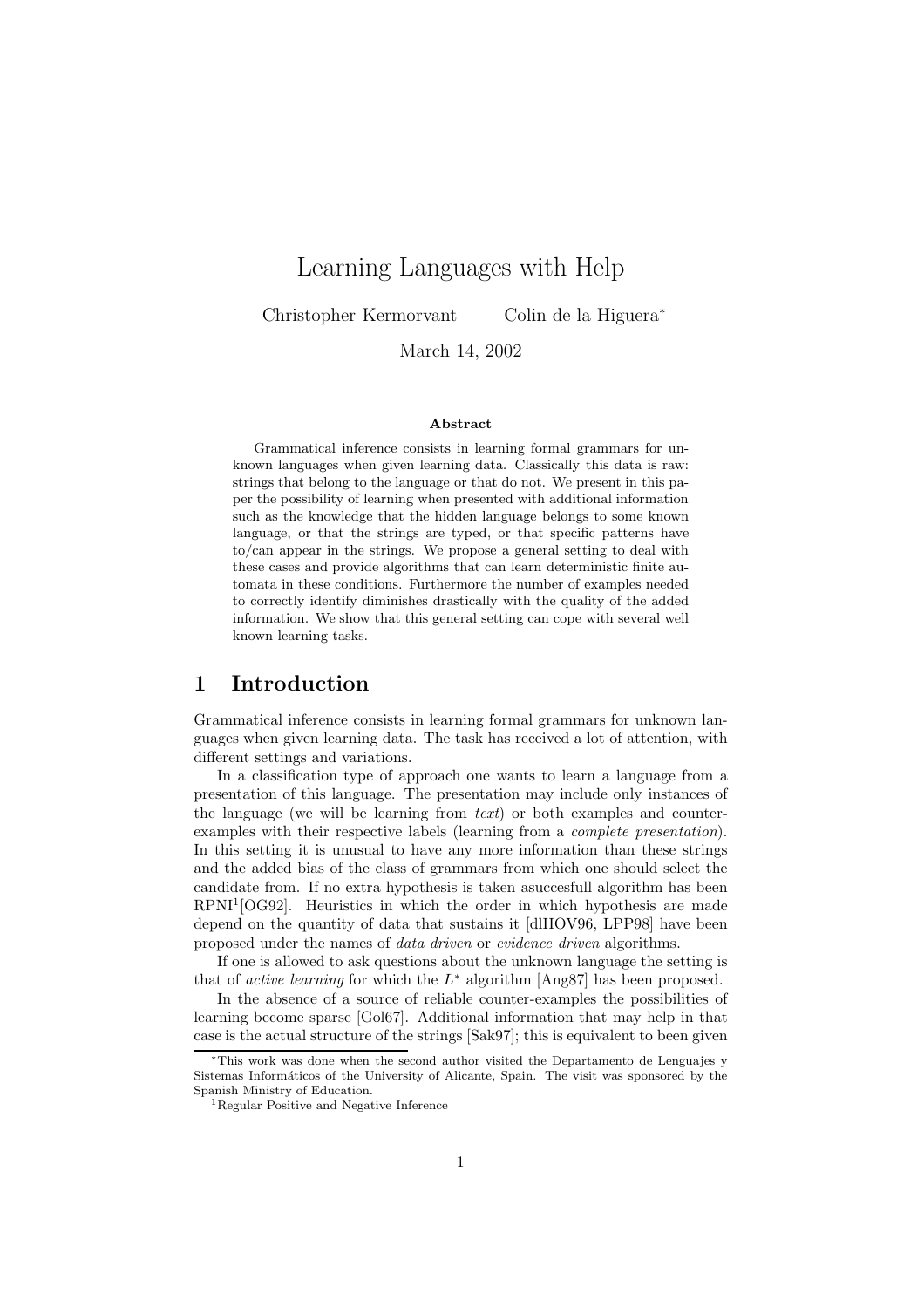the skeleton of the parse tree for each example. Partial structure may also help, as shown in [SM00].

An interesting alternative is to consider the hypothesis that not only is the language regular, but that the distribution also is. In such a case one needs to learn a Stochastic Finite Automaton. A better known algorithm for this task is ALERGIA<sup>2</sup>[CO94]. Data-driven versions have been provided in [GBE96, YLT00].

In other areas of machine mearning, on the other hand, succesfull techniques have been invented to be able to learn with much more additional information:

Inductive logic programming (ILP)[Mug99] is concerned with learning logic programs from data that is also presented as facts. Furthermore some background knowledge can be presented to the system using the same representation language (first order logics)as the data or the program to be learned. The field has used this possibility with great success. The generalization methods may then include different techniques, between which one may even encounter grammatical inference [Bos96].

The possibility of being able to use such background knowledge in a systematical way in grammatical inference would lead to the following advantages, that we give for the case of dfa learning only:

- The search space of the dfa identification task is well defined [DMV94]. The space depends on the learning data one is presented, and can be extremely large. Typing, or excluding specific automata as solutions allows for the reduction of the search space.
- Convergence of dfa learning algorithms depends on the presence of characteristic elements in the learning sets. Some of these elements can be substituted by specific knowledge.
- More importantly, in practical cases one does not have an alphabet of 0s and 1s: one has an alphabet where certain symbols appear in certain positions only, independently of the particular language one is faced with. For instance, in a task involving well formed boolean expressions the sequence " $\neg$ " should not appear. But it will neither appear in the correctly labelled examples (those that will evaluate to true, nor in those that will evaluate to false. If (as would be the case with a typical state merging algorithm) one depends on the presence of a counter-example containing " $\neg$ )" in the characteristic set, for identification to be possible (for some specific merge not to take place), then we would really have no hope to identify. If on the otherhand we have background knowledge that no string can contain " $\neg$ " as a substring, then this merge would not take place and identification could take place even when some counter example cannot par nature be given.

The idea of using this sort of extra information is clearly not new in grammatical inference. Earlier work work along these lines include:

• [RST95] propose an algorithm to learn stochastic finite automata. For theoretical reasons they restrict themselves to the class of acyclic automata. They prove that these admit a normalized level form: each state is assigned

<sup>2</sup>Algorithm Regular Grammatical Inference Algorithm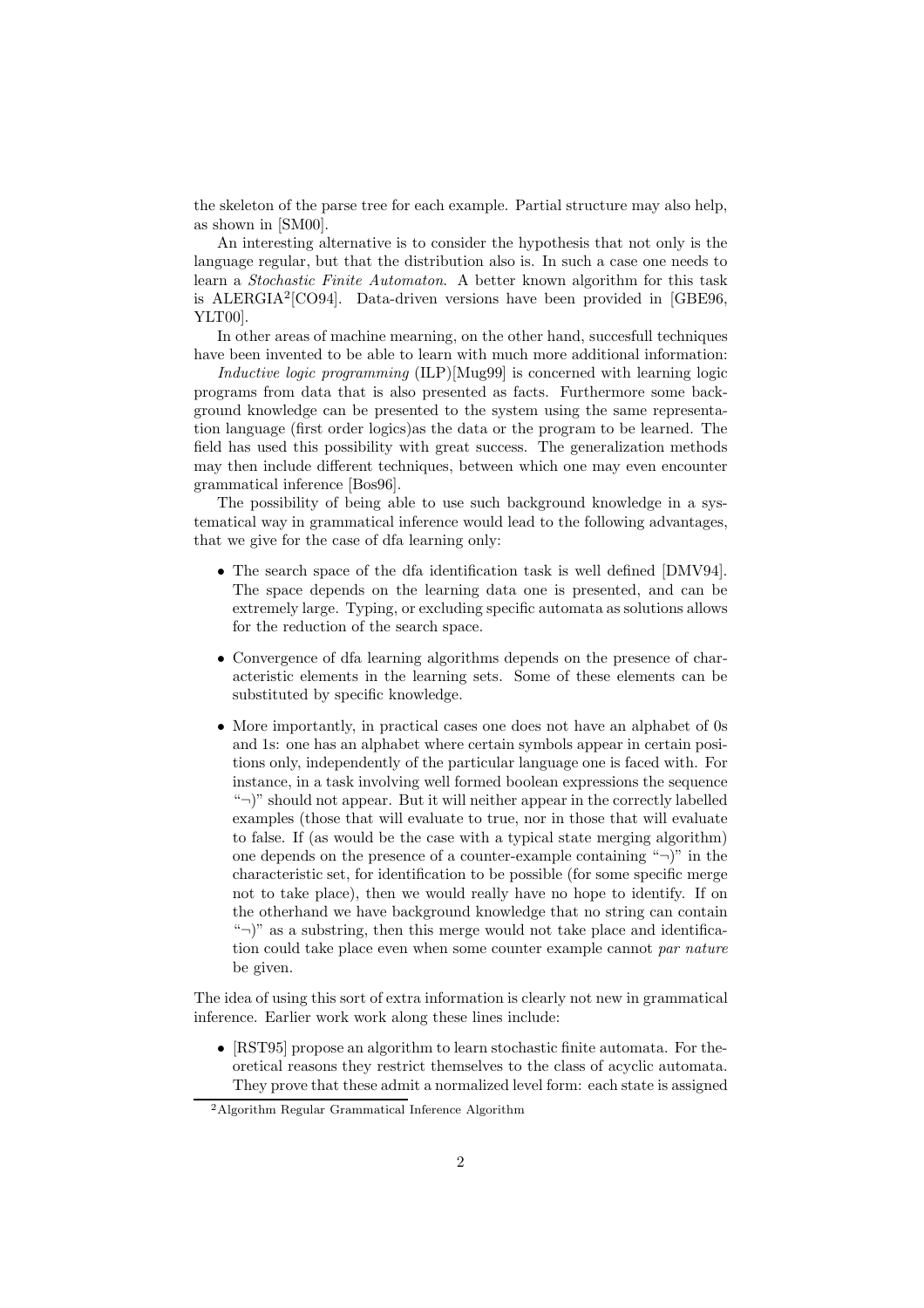a unique integer, which corresponds to the length of all the strings that reach that state. The restriction can be translated as a specific automaton which has to be used as the backbone of the dfa to be inferred.

- [GBE96] use algorithm ALERGIA [CO94] to learn automata for weboriented tasks. The authors note that a data driven heuristics [dlHOV96] and a typed approach, give better results. The typed approach consists in noting that locally certain symbols may not follow each other and thus forcing the automaton to respect such rules. This is tested on several benchmarks with clear success.
- [dlHB01] propose an ILP system called  $GIFT<sup>3</sup>$  that learns a tree automaton from a set of terms. This automaton is later translated into a logic program. The system is applied to real world data, and a typing of the data is also infered (basically rules that state -for instance- that a person has 2 parents one of which is male and the other female). This type is used to avoid testing for impossible merges (a man with a woman). A stochastic version (learning stochastic logic programs by means of stochastic tree automata) is proposed in [BH01].
- [Fer01] suggests the task of learning XML grammars from positive data. A very general XML grammar is known, and the idea is to find a better fitting grammar (but that takes into account the general one).

In the next section definitions will be given for the paper to be self-contained. The inference of typed automata will be proved feasible in section 3. In section 4 we will deal with the more general problem of learning  $L$ , knowing  $L'$  and that  $L \subseteq L'$ . In both cases the new information is used to infer a solution, but incorrectly typed data whether positive or negative is unavailable. Applications of these methods are presented in section 5.

# 2 Basic Definitions

#### 2.1 Languages and Automata

An alphabet  $\Sigma$  is a finite nonempty set of symbols.  $\Sigma^*$  denotes the set of all finite strings over  $\Sigma$ ,  $\Sigma^+ = \Sigma^* \setminus {\lambda}$ . A language L over  $\Sigma$  is a subset of  $\Sigma^*$ . In the following, unless stated otherwise, symbols are indicated by  $a, b, c \ldots$ , strings by  $u, v, \ldots$ , and the empty string by  $\lambda$ . N is the set of non negative integers.

The length of a string u will be denoted  $|u|$ , so  $|\lambda| = 0$ . Let X be a finite set of strings, |X| denotes the number of strings in the set and  $||X||$  denotes the total sum of the lengths of all strings in  $S$ . Let  $L$  be a language, the *prefix set* is  $Pref(L) = \{x : xy \in L\}$ . The symmetrical difference between two languages  $L_1$ and  $L_2$  will be denoted  $L_1 \ominus L_2$ . Let  $u \in \Sigma^*$  and  $L \subseteq \Sigma^*$ ,  $u^{-1}L = \{v : uv \in L\}$ . By extension  $L_1^{-1}L_2 = \{v : \exists u \in L_1 \wedge uv \in L_2\}.$ 

Definition 1 (Deterministic Finite Automata). A deterministic finite automaton(dfa)  $A = \langle \Sigma, Q, F, \delta, q_0 \rangle$  is a quintuple where

<sup>3</sup>Grammatical Inference for Terms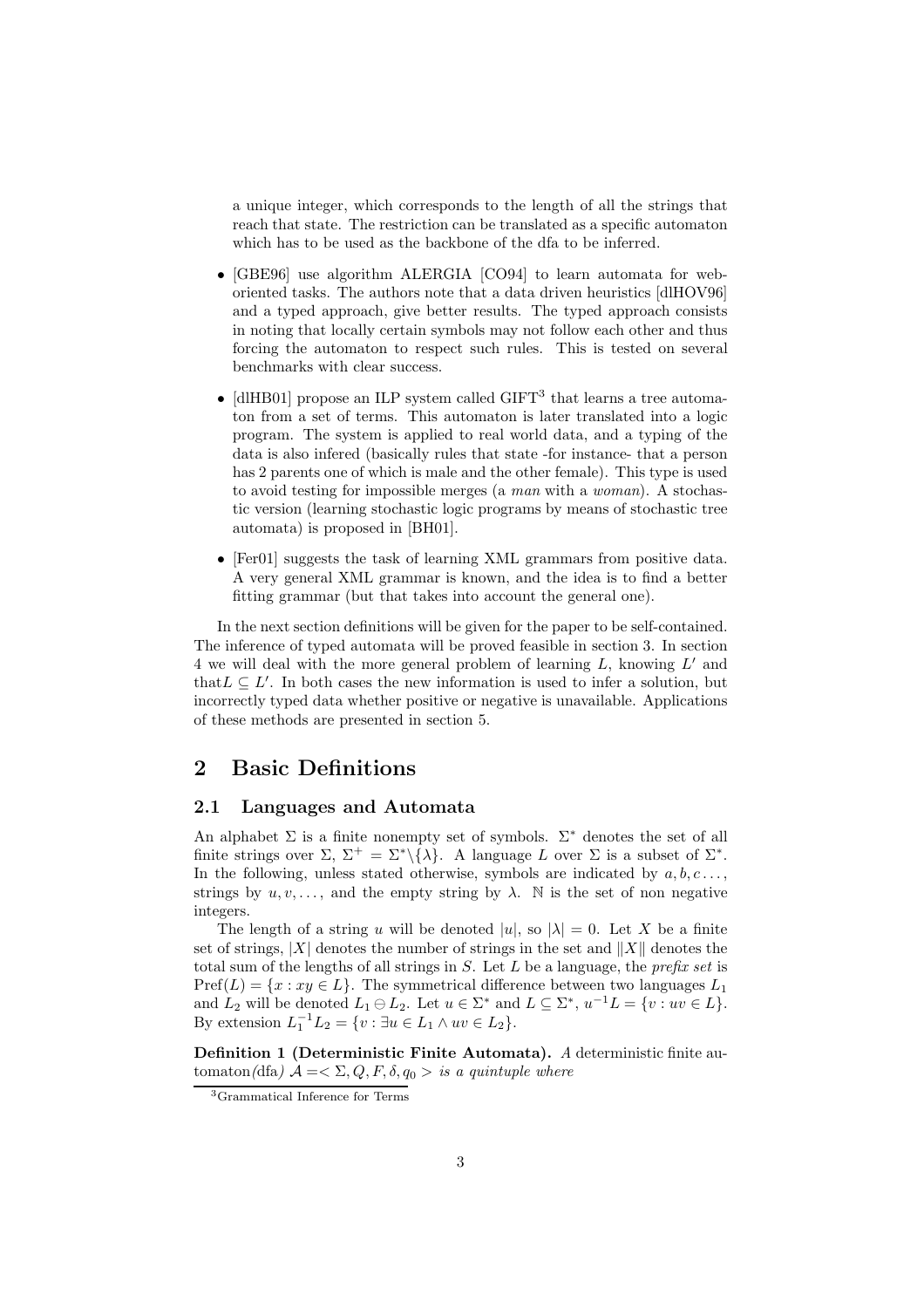$\Sigma$  is a finite alphabet

Q is a finite set of states

 $F \subset Q$  is the set of final states

 $q_0 \in Q$  is the initial state

 $\delta: Q \times \Sigma \rightarrow Q$  is the transition function

The above definition admits dfa to have inaccessible states or states that do not lead to any acceptable string. We will not consider such automata in this paper. In the sequel we will admit that:

$$
\forall q \in Q, \exists w \in \Sigma^* : \delta(q_0, w) = q
$$

$$
\forall q \in Q, \exists w \in \Sigma^* : \delta(q, w) \in F
$$

The above constraint is not restrictive,as any dfa can be simply transformed into a dfa with no useless states  $^4$  .

**Definition 2.** We extend  $\delta$  to a function  $Q \times \Sigma^* \to Q$  by  $\forall q \in Q : \delta(q, \lambda) = q$ and  $\forall q \in Q, \forall a \in \Sigma, \forall u \in \Sigma^* : \delta(q, au) = \delta(a, \delta(q, u)).$ 

**Definition 3.** Let  $A = \sum Q, F, \delta, q_0 > be$  a dfa. The language recognized by A,  $L(\mathcal{A})$  is  $\{w \in \Sigma^* : \delta(q_0, w) \in F\}.$ The language  $L_{\mathcal{A}}(q_i) = \{w \in \Sigma^* : \delta(q_0, w) = q_i\}.$ The size of A denoted  $||A||$  is  $|Q||\Sigma|$ . q is a predececessor of q' iff  $\exists a \in \Sigma : d(q, a) = q'$ .

#### 2.2 Polynomial Identification in the Limit from Given Data

The question of learning grammars or automata with help can be tackled in a variety of learning models. Due to the difficulty of the PAC-learning<sup>5</sup> model [Val84] in the case of languages, and the fact that the active learning setting [Ang87] already makes use of external help through the use of queries, we will turn to the polynomial variant of identification in the limit [Gol78, dlH97].

In this setting the learner is asked to learn from a learning sample, *i.e.* a finite set of strings, each string labeled by  $+$  if the string is a positive instance of the language (an element of L), or by  $\prime$ -' if it is a negative instance of the language (an element of  $\Sigma^*\backslash L$ ). Alternatively we will denote  $S = (S_+, S_-)$ where  $S_+$  is the sub-sample of positive instances and  $S_-\,$  the sub-sample of negative ones.

Definition 4 (Polynomial identification in the limit from given data). A class A of automata is polynomially identifiable in the limit from given data iff there exist two polynomials  $p()$  and  $q()$  and a learning algorithm  $\mathcal L$  such that:

1. Given any sample  $(S_+, S_-)$ ,  $\mathcal L$  returns an automaton  $\mathcal A$  in  $\mathbb A$  compatible with  $(S_+, S_-)$  in  $\mathcal{O}(p(||S_+|| + ||S_-||))$  time;

<sup>&</sup>lt;sup>4</sup>The dfa for the empty language will nevertheless, for technical reasons, have one single (initial) state

<sup>5</sup>Probably Approximatively Correct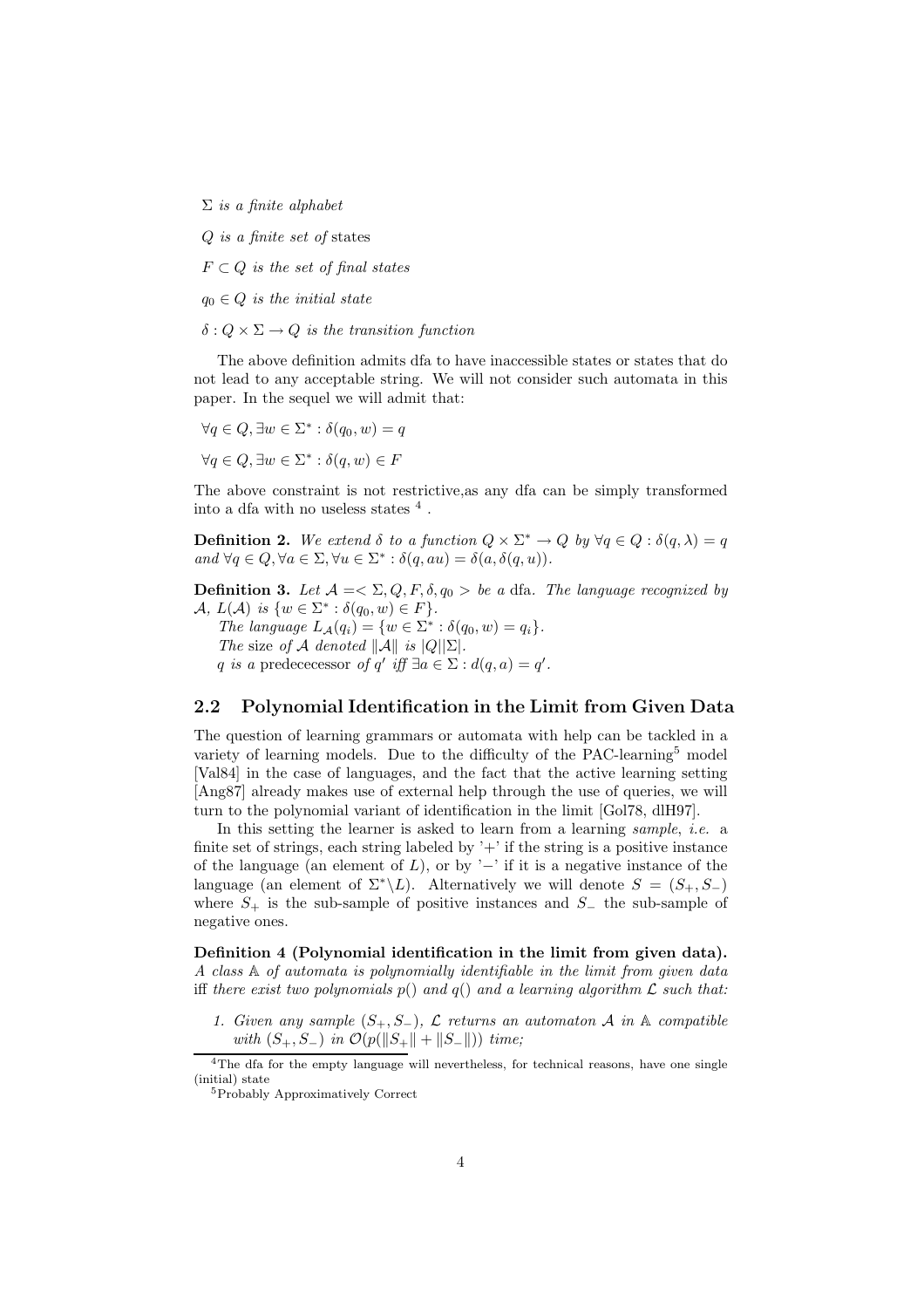2. for each automaton  $A$  in  $A$  of size n, there exists a characteristic sample  $(CS_+, CS_-)$  of size less than  $q(n)$  for which, if  $CS_+ \subseteq S_+$ ,  $CS_- \subseteq S_-$ ,  $\mathcal{L}$ returns a grammar  $A'$  equivalent to  $A$ .

In this setting it is known that deterministic finite automata are polynomially identifiable in the limit from given data, whereas context-free grammars and non deterministic finite automata are not [dlH97].

## 2.3 Learning Regular Languages: a Generic Algorithm

A variety of algorithms identifying dfa can be considered. We give here a generic algorithm, dependent of function Choose, which we will suppose deterministic. The proof that this algorithm complies with the conditions of definition 4 can be found in [dlHOV96]:

#### Algorithm 1 Infer A

**Require:**  $S = (S_+, S_-)$ , functions Compatible, Choose **Ensure:**  $L(\mathcal{A}) = L$  if S is characteristic, some compatible language if not where  $\mathcal{A} = \langle \Sigma, Q, F, \delta, q_0 \rangle$  $Q = \{q_0\}$  $i = 1$ Candifates = Candifates  $\cup \{ \langle 0, a \rangle : a\Sigma^* \cap S_+ \neq \emptyset \}$ while Candifates  $\neq \emptyset$  do  $\langle k, a \rangle$  = Choose(Candifates) Candifates = Candifates  $-\{\langle k, a \rangle\}$ if  $\exists q_j \in Q :$  Compatible $(k, a, j, A, S)$  then  $\delta(q_k, a) = q_j$ else  $Q = Q \cup \{q_i\}$  $\delta(q_k, a) = q_i$ Candifates = Candifates  $\cup \{ \langle i, a \rangle : a \Sigma^* \cap L_A(q_i)^{-1} S_+ \neq \emptyset \}$  $i + +$ end if end while for all  $q_i \in Q$  do if  $\lambda \in (L_A(q_i))^{-1}S_+$  then  $F = F \cup \{q_i\}$ end if end for

Algorithm 1 depends on the choice of function Chose. Provided it is a deterministic function (such as one that choses the minimal  $\langle i, a \rangle$  in lexicographic order), convergence is insured.

# 3 Inferring Typed Automata

Between the additional information one may have about the language to be inferred, we consider here that it is not only about inclusion (all strings should belong to such language), but also structural. In many cases information about how strings are meant to belong. Typically this can be dealt with by typing.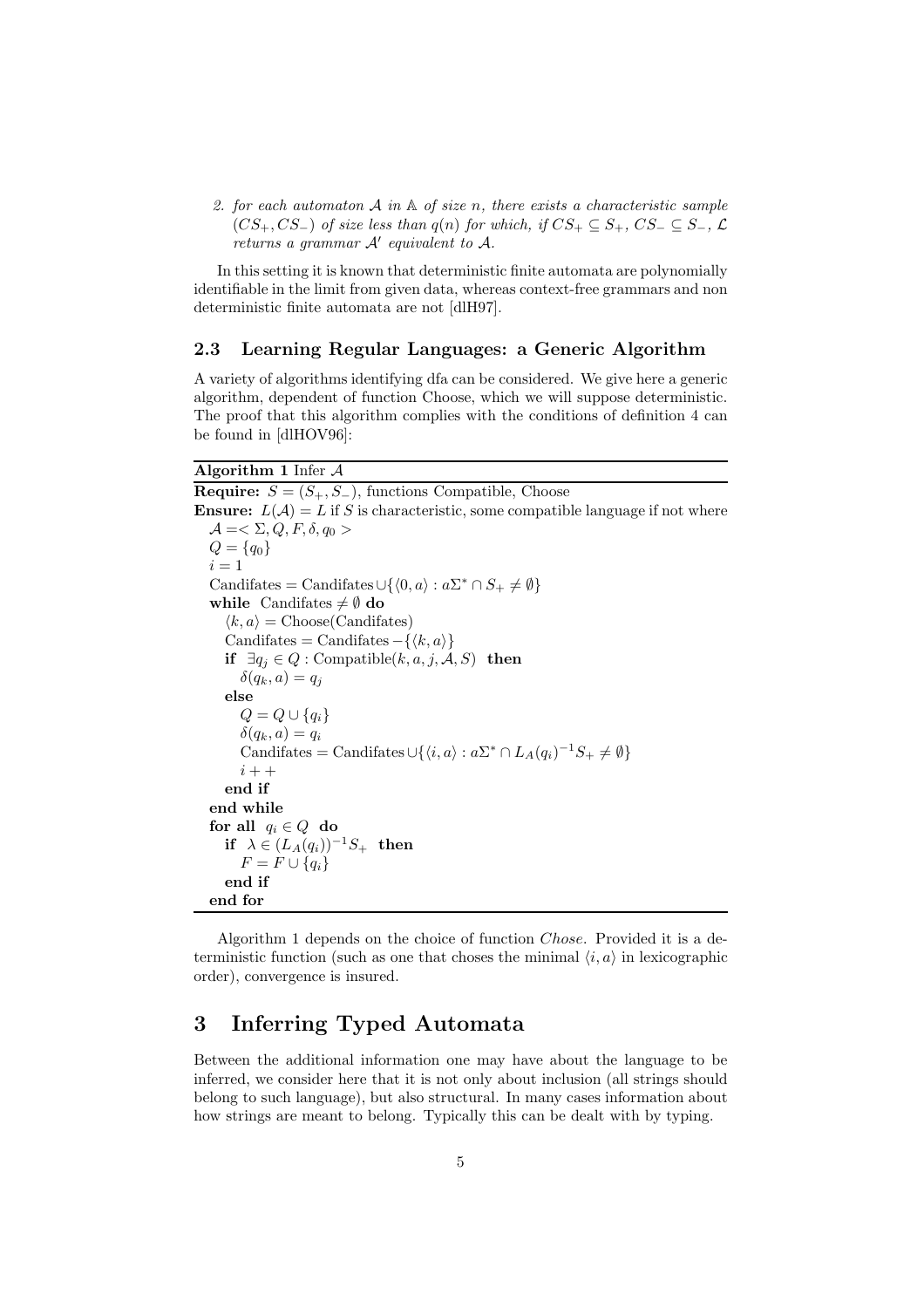Algorithm 2 Compatible $(i, q, j, \dashv, S)$ 

Require:  $S = (S_+, S_-)$  $\delta(q_i, a) = q_j$ for all  $q_k \in Q$  do if unparsed $(S_+, G, A_k)$  ⊆  $\{\lambda\}$   $\lor$ unparsed $(S_+, G, A_k)$  $\cap$ unparsed $(S, G, A_k)$  ≠ ∅ cest a dire  $(L(q_k))^{-1}S_+ \subseteq {\lambda} \vee (L(q_k))^{-1}S_+ \cap (L(q_k))^{-1}S_- \neq \emptyset$  then return false end if end for return true

Type theory has been used in different areas of computer science to help formalize and restrict classes, definitions, etc . Here quote ...

#### 3.1 Type Automaton

**Definition 5.** A type automator T is defined by  $\langle \Sigma, Q, q_0, F, \delta, S, \sigma \rangle$  where:

- $\Sigma$  is an alphabet
- Q is a finite set of states
- $q_0$  is the initial state
- $\delta: Q \times \Sigma \rightarrow Q$  is the transition function
- S is a set of elements called sorts
- $\sigma: Q \to S$  is the typing (total) function
- $F \subset Q$  is the set of final states such that  $\forall q_1, q_2 \in Q, \ \sigma(q_1) = \sigma(q_2) \implies$  $(q_1 \in F \iff q_2 \in F)$

It should be noticed that a type automaton is a dfa with types. The intended meaning of the type automaton is to describe how strings are constructed. Final states are used to indicate which are the sorts of the objects in the language. Classically,  $L(\mathcal{T})$ , the language defined by a type automaton  $\mathcal{T}$ , is the set of all words w in  $\Sigma^*$  such that  $\delta(q_0, w) = q$  with  $q \in F$ . We define the extension of  $\sigma$ to words such that for all  $w \in Pref(L(\mathcal{T}))$ ,  $\sigma(w) = \sigma(\delta(q_0, w))$ .

**Definition 6.** A type automaton  $L(T) = \sum Q, q_0, F, \delta, S, \sigma > i$  minimal if  $\forall q, q' \in Q$  such that  $q \neq q'$ ,  $\exists w \in \Sigma^* : \sigma(\delta(q, w)) \neq \sigma(\delta(q', w))$ 

**Definition 7.** An dfa  $A = \langle \Sigma, Q, q_0, F, \delta \rangle$  is compatible with a type automaton  $\mathcal{T} = \langle \Sigma, Q_T, q_{0T}, F_T, \delta_T, S, \sigma \rangle$ , noted A is T-compatible, if

- 1.  $\forall u, v \in \text{Pref}(L(\mathcal{A}))$ ,  $\delta(q_0, u) = \delta(q_0, v) \implies \sigma(u) = \sigma(v)$
- 2.  $\forall u \in L(\mathcal{A}), u \in L(\mathcal{T})$

The type automaton  $\mathcal T$  might be too general relatively to a given dfa  $\mathcal A$  so that only a part of this automaton is used to type  $A$ . Therefore we can define the pruning of the type automaton  $\mathcal T$  relatively to  $\mathcal A$ :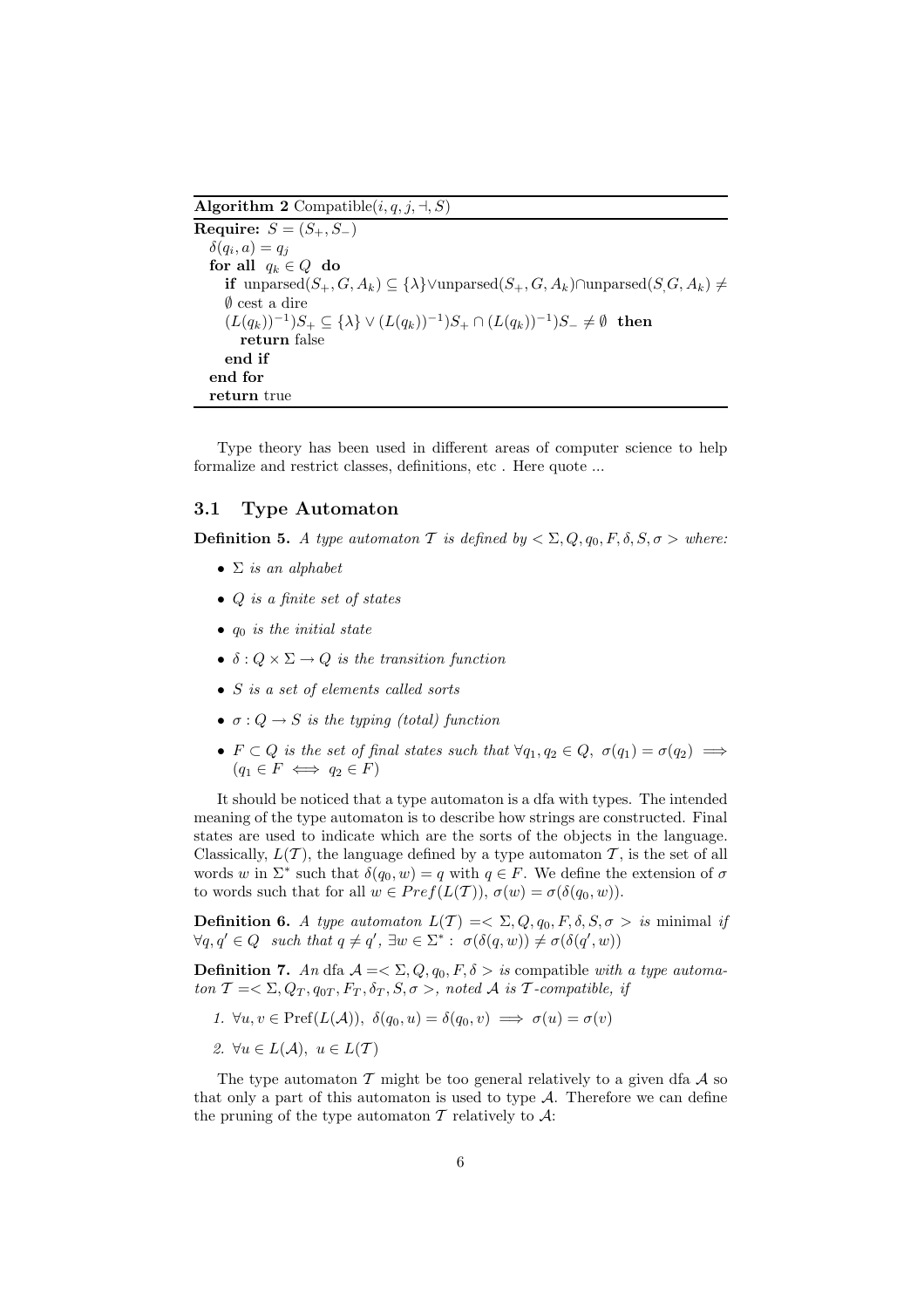**Definition 8.** Let  $T = \sum Q_T, q_{0T}, F_T, \delta_T, S_T, \sigma_T >$  be a type automaton and  $\mathcal{A} = \langle \Sigma, Q, q_0, F, \delta \rangle$  be a dfa.  $\mathcal{T}_{\mathcal{A}} = \langle \Sigma, Q_{TA}, q_{0T}, F_{TA}, \delta_{TA}, S_{TA}, \sigma_T \rangle$ , the automaton obtained by pruning  $\mathcal T$  relatively to  $\mathcal A$  is defined by :

- $Q_{\mathcal{TA}} = \{q \in Q_{\mathcal{T}} : \exists u, v \in \Sigma^*, \ \delta_{\mathcal{T}}(q_{\mathcal{T}0}, u) = q \wedge uv \in L(\mathcal{A})\}$
- $F_{TT} = \{q \in F_T \: \exists u \in L(\mathcal{A}) : \delta_T(q_{T0}, u) = q\}$
- $\forall q \in Q_{\mathcal{TA}} \forall a \Sigma \delta_{\mathcal{TA}}(q, a) = q' \text{ if } \exists u, v \in \Sigma^*, \ \delta_{\mathcal{TA}}(q_{\mathcal{TO}}, u) = q \land u \text{ a} v \in L(\mathcal{A})$
- $S_{\mathcal{T}A} = \{s \in S_T : \exists q \in Q_{TA}, \sigma_T(q) = s\}$
- $\sigma_{\tau}$  is the restriction of  $\sigma_{\tau}$  to  $Q_{\tau}$

 $\mathcal{T}_\mathcal{A}$  is a..... Here a discussion about the discussion of this object should take place.

**Proposition 1.**  $A = \langle \Sigma, Q, q_0, F, \delta \rangle$  is compatible with a minimal type automaton  $\mathcal{T} = \langle \Sigma, Q_T, q_{0T}, F_T, \delta_T, S, \sigma \rangle$  if and only if

- $\forall u, v \in \text{Pref}(L(\mathcal{A})), \ \delta(q_0, u) = \delta(q_0, v) \Rightarrow \delta_T(q_0, u) = \delta_T(q_0, v)$
- $\forall u \in L(\mathcal{A}), u \in L(\mathcal{T})$

*Proof.* A state in T has unique type, thus  $\Leftarrow$ .

Conversily suppose we have  $u, v \in \text{Pref}(L(\mathcal{A}))$  such that  $\delta(q_0, u) = \delta(q_0, v) \wedge$  $\sigma_T(u) = \sigma_T(v) \wedge \delta_T(q_{0T}, u) \neq \delta_T(q_{0T}, v)$  Then as T is minimal  $\exists w \in \Sigma^*$  such that  $\sigma_{\mathcal{T}}(\delta_{\mathcal{T}}(q_{0\mathcal{T}},uw)) \neq \sigma_{\mathcal{T}}(\delta_{\mathcal{T}}(q_{0\mathcal{T}},vw)$ . But as  $\delta(q_0, u) = \delta(q_0, v)$ ,  $\delta(q_0, uw) =$  $\delta(q_0, vw)$ . So in that case by compatibility  $\sigma_T(uw)$   $\neq \sigma_T(vw)$ , which is a contradiction.

The definition of a  $\mathcal T$ -compatible automaton induces the definition of a  $\mathcal T$ compatible language :

**Definition 9.** A language L is  $\mathcal T$ -compatible if there exists a  $\mathcal T$ -compatible dfa A such that  $L(\mathcal{A}) = L$ .

It is possible to know if a dfa is compatible with a given type automaton as stated in the following property:

**Property 1.** Let  $\mathcal{T} = \langle \Sigma, Q_{\mathcal{T}}, q_{0\mathcal{T}}, F_{\mathcal{T}}, \delta_{\mathcal{T}}, S_{\mathcal{T}}, \sigma_{\mathcal{T}} \rangle$  be a type automaton and  $\mathcal{A} = \langle \Sigma, Q, q_0, F, \delta \rangle$  be an dfa. It can be decided in  $O(||\mathcal{A}||)$  time if A is T -compatible.

The proof of this property is given by algorithm 3. This algorithm constructs the product automaton of A and T (line1) and checks whether  $L(\mathcal{A}) \subset L(\mathcal{T})$ (line 2) and whether all the words in  $Pref(L(\mathcal{A}))$  leading to the same state in  $\mathcal A$  have the same type (line 5).

#### 3.2 Inference of Typed Languages

The problem of regular inference may be viewed as a search in the regular automata space. The search space has been characterized by Dupont et al. [DMV94] as a partition lattice. In this section, we propose an extension of this framework to typed languages inference.

Let  $\mathcal{A} = \langle Q, \Sigma, \delta, q_0, F \rangle$  be a dfa and  $\pi$  a partition of Q the set of states. This partition induces an equivalence relation on the states. The quotient automaton  $\mathcal{A}/\pi = \langle Q_\pi, \Sigma, \delta_\pi, q_{\pi 0}, F_\pi \rangle$  is defined as :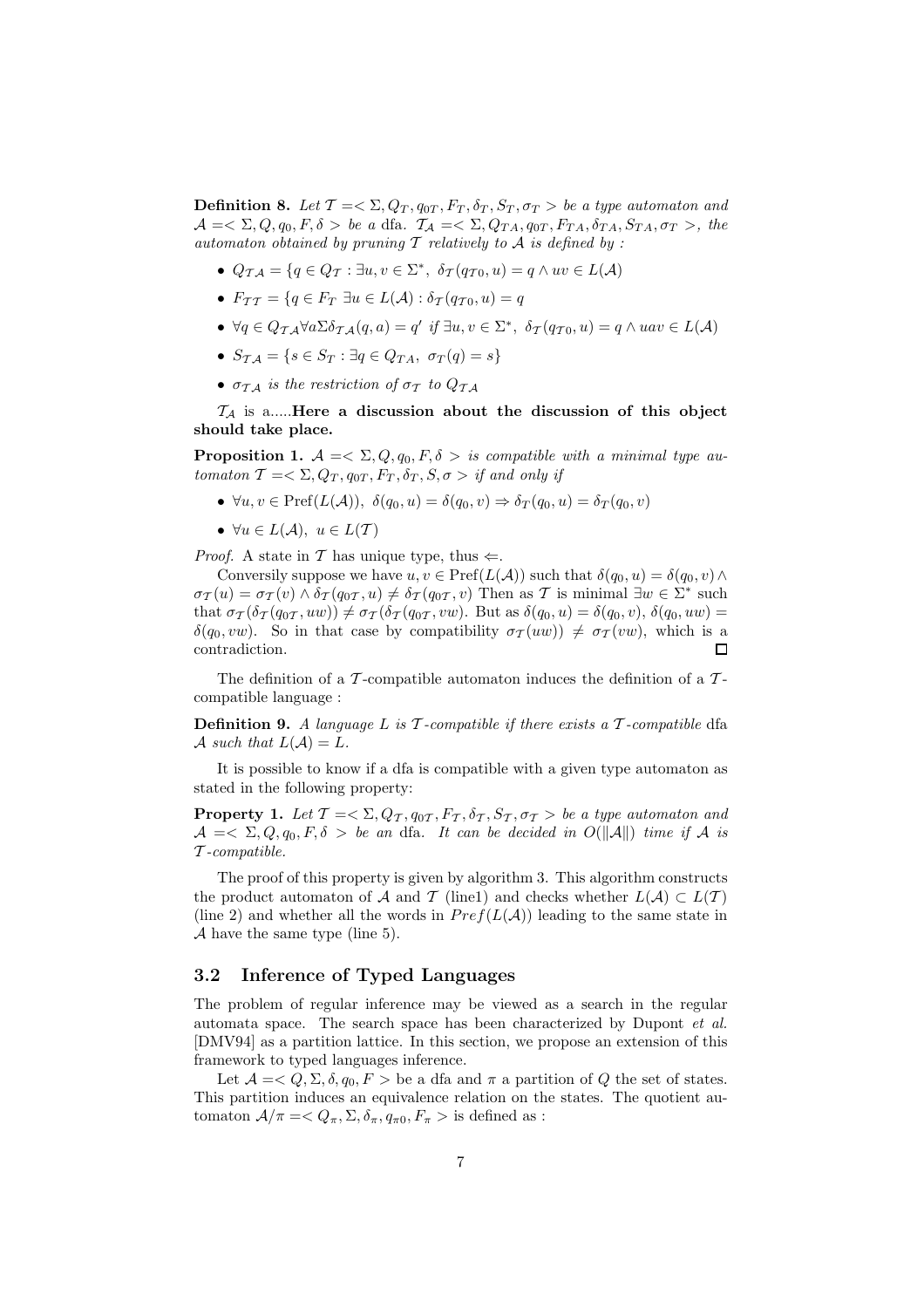Algorithm 3 The automata typing algorithm

```
1: compute A \times T2: if there exists (q, q') a state of \mathcal{A} \times \mathcal{T} such that (q, q') \in F \times Q' \backslash F' then
3: return false
4: end if
5: if for all (q, q_1) and (q, q_2) two states of A \times T, \sigma'(q_1) = \sigma'(q_2) then
6: return true
7: else
8: return false
9: end if
```
- $\bullet \enspace Q_{\pi}=Q/\pi$  is the set of equivalence classes defined by the partition  $\pi$
- $\delta_{\pi}$  is a function  $Q_{\pi} \times \Sigma \to 2^{Q_{\pi}}$  such that  $\forall q_{\pi}, q'_{\pi} \in Q_{\pi} \ \forall a \in \Sigma$ ,  $\delta_{\pi}(q_{\pi}, a) = q_{\pi}' \iff \exists q \in q_{\pi} \exists q' \in q_{\pi}', \; \delta(q, a) = q'$
- $q_{\pi0}$  is the equivalence class to which belongs  $q_0$ .
- $F_{\pi}$  is the set of equivalence classes to which belong at least one state q such that  $q \in F$ .

We define the following relation on the set of all possible quotient automata of a deterministic automaton :

Definition 10. Let  $A = \langle Q, \Sigma, \delta, q_0 \rangle$ ,  $F > be$  a deterministic automaton and  $\pi_1$  and  $\pi_2$  be two partitions on Q. We say that  $A/\pi_2$  derives from  $A/\pi_1$ , noted  $A/\pi_2 \prec A/\pi_1$ , if  $\pi_1$  is finer than  $\pi_2$ .

This relation is a partial order on the set of all possible deterministic quotient automata of a deterministic automaton and we have the following property [FB75]:

**Property 2.** If an automaton  $A/\pi_i$  derives from an automaton  $A/\pi_i$  then  $L(\mathcal{A}/\pi_i) \subseteq L(\mathcal{A}/\pi_i).$ 

Definition 11 (Positive and negative T-compatible sample set). Let  $T$ be a type automaton. A positive  $\mathcal T$ -compatible sample set  $I_+$  of a  $\mathcal T$ -compatible language L is a finite subset of L. A negative  $\mathcal T$ -compatible sample set  $I_-\$  is a finite subset of  $L(\mathcal{T}) \backslash L$ .

Definition 12 (Structural completeness). A sample set  $I_{+}$  is structurally complete relatively to a dfa  $A = \langle Q, \Sigma, \delta, q_0 \rangle$ ,  $F > i f$  and only if

- 1.  $\forall q \in Q \ \forall a \in \Sigma, \ \delta(q, a) = q' \implies \exists u, v \in \Sigma^* : \delta(q_0, u) = q \land uav \in I_+$
- 2.  $\forall q \in F \exists u \in I_+ : \delta(q_0, u) = q$

Definition 13 (*T*-compatible Prefix Tree Acceptor). Let  $I_+$  be a  $T$ -compatible sample set and  $\mathcal T$  a type automaton. The  $\mathcal T$ -compatible prefix tree acceptor of  $I_+$  according to T is the smallest T-compatible dfa accepting exactly  $I_+$ in which each state has at most one predecessor.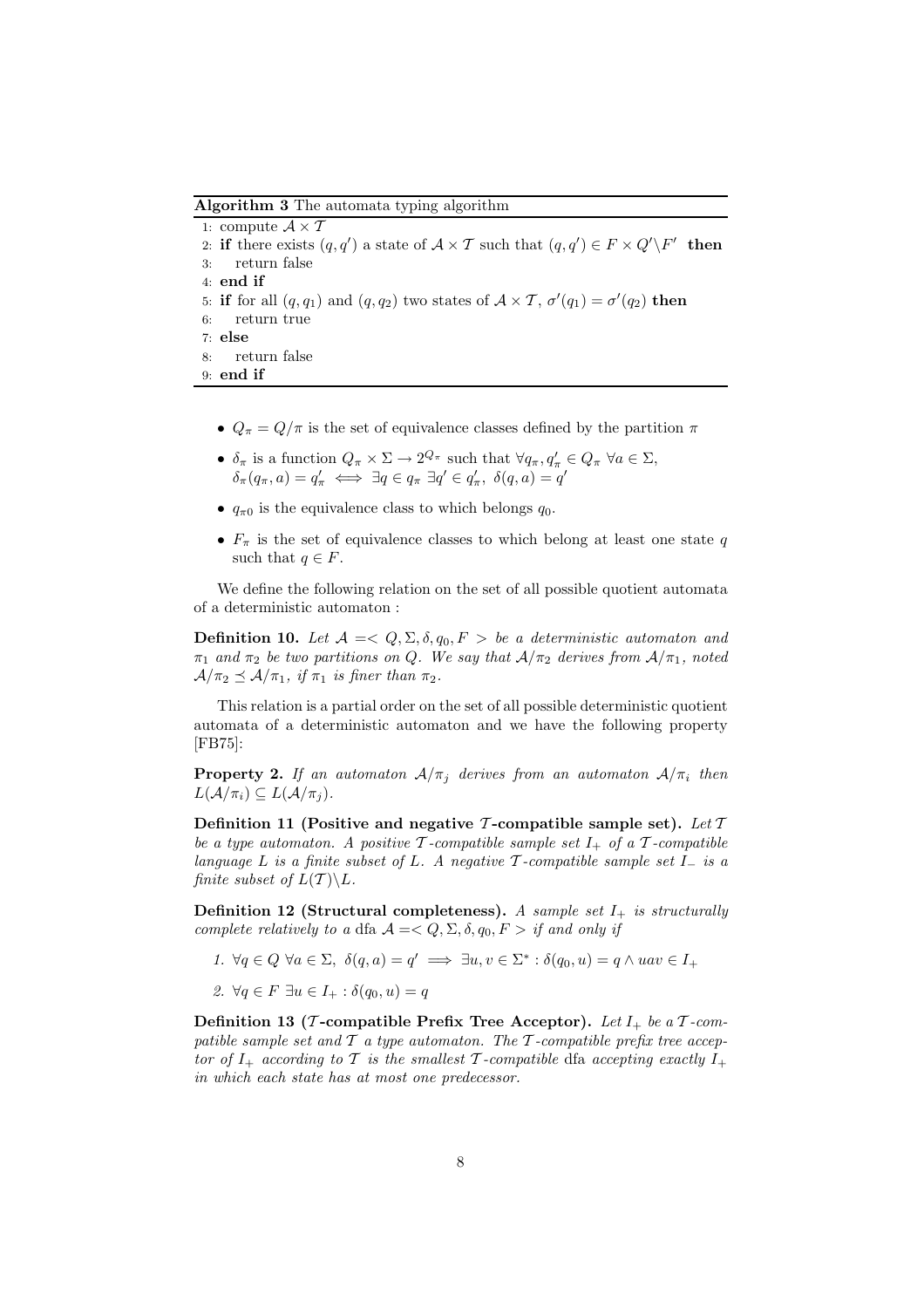**Definition 14 (Prefix Tree Acceptor).** Let  $I_+$  be a sample set of some regular language L; the prefix tree acceptor of  $I_+$ , denoted  $PTA(I_+)$  is the smallest T-compatible dfa accepting exactly  $I_+$  in which each state has at most one predecessor.

**Property 3.** Let  $L$  be a  $\mathcal T$ -compatible language for some type automaton  $\mathcal T$ . Then  $\text{PTA}(I_+)$  is T-compatible.

Proof. Trivial ????

We extend the definition of a partition to  $\mathcal T$ -compatible dfa.

Definition 15 (*T*-compatible partition). Let  $T$  be a type automaton and let A be a T-compatible dfa. A partition  $\pi$  of Q is T-compatible if  $A/\pi$  is T -compatible.

**Proposition 2.** Let  $\pi$  be a partition of Q.  $\pi$  is T-compatible iff

- 1.  $Q'$  is deterministic
- 2.  $\forall q, q' \in Q, q \in q_\pi$  and  $q' \in q_\pi \implies \delta_{\mathcal{I}}(q_0, w) = \delta_{\mathcal{I}}(q_0, w)$

Ceci est une premiere passe : le but est de dire qu'il faut une correspondance de sommets. A revoir.

Proof. NOT Trivial ????

The relation  $\preceq$  is a partial order on the set of T-compatible deterministic automata derived from a T-compatible dfa A. We consider the restriction of  $\preceq$ to the set of T-compatible deterministic quotient automata, denoted  $\preceq_T$ . Then we have the following proposition :

**Proposition 3.** Let  $A_T$  be a T-compatible dfa. The set of all T-compatible quotient automata of  $A_T$  together with the partial order  $\preceq_T$  is a finite lattice denoted  $Lat_T(A_T)$  for which  $A_T$  is the lowest upper bound and the type automaton  $T$  is the greatest lower bound.

Proof. NOT Trivial ????

We can now define the problem of the inference of a  $\mathcal T$ -compatible regular language in the framework of  $\mathcal T$ -compatible deterministic automata lattice :

**Corollary 4.** Let  $\mathcal T$  a type automaton and  $I_+$  be a sample set structurally complete relatively to some T-compatible dfa A; then A belongs to  $Lat_T(PTA(I_+)).$ 

Proof. NOT Trivial ????

# 4 Learning from Inclusion

### 5 Applications

We visit or revisit a number of applications where typing has been tried, with diverse formalisms, and propose the Type automaton for each case.

 $\Box$ 

 $\Box$ 

 $\Box$ 

 $\Box$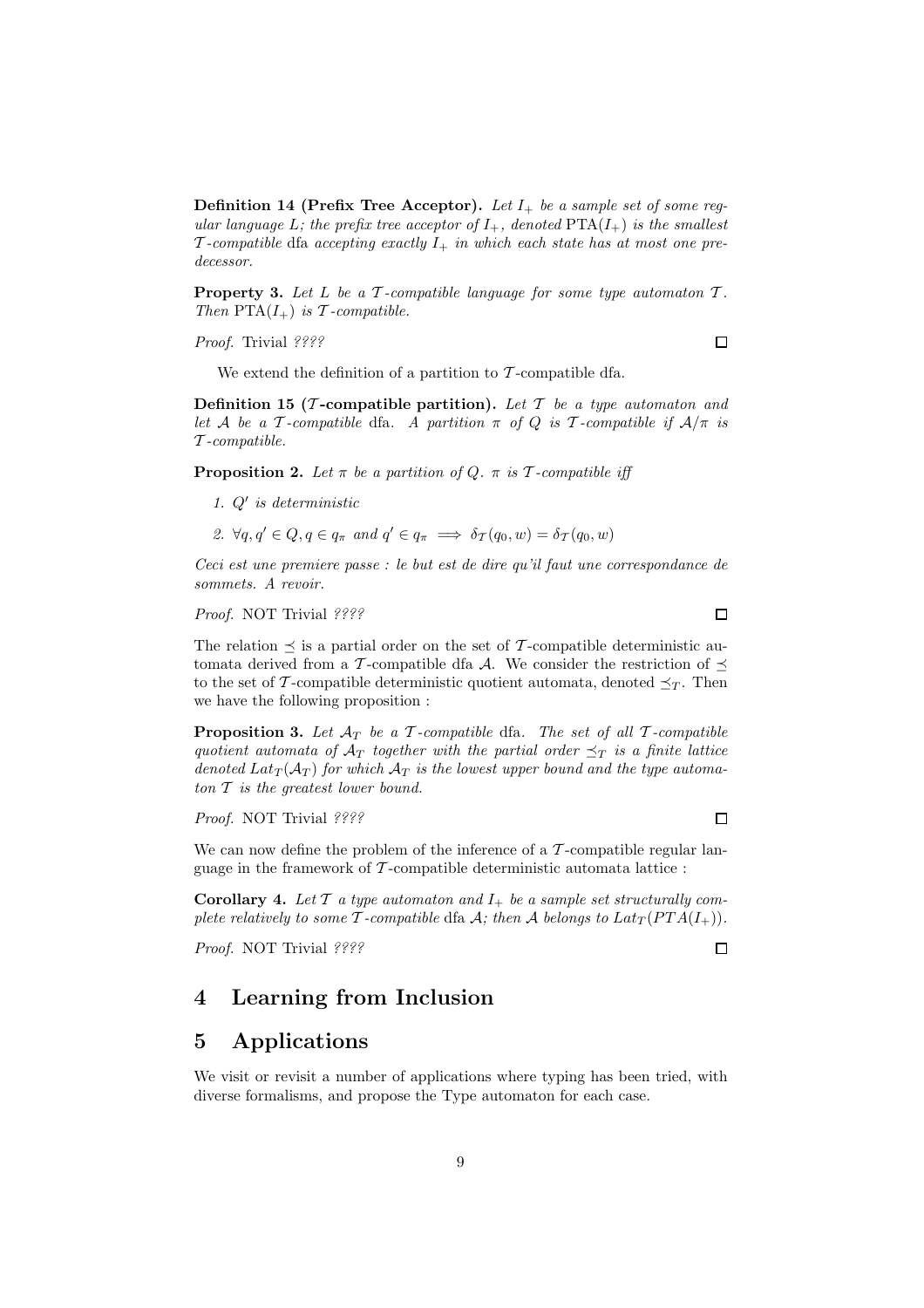### 5.1 DNA family representation

- $<\Sigma, Q, q_0, F, \delta, S, \sigma>$ 
	- $\Sigma = \{A, G, C, U\}$
	- $Q = \{0, 1, 2\}$
	- $\bullet~0$  is the initial state
	- $F = Q$  is the set of final states
	- $\forall x \in \Sigma \delta(0, x) = 1, \delta(1, x) = 2, \delta(2, x) = 0$
	- $S = \{0, 1, 2\}$
	- $\forall q \in Q : \sigma(q) = q$

# 5.2 Many-Sorted Terms

We intend to model heaps of objects. Each object has a shape (square, circle) and a colour (red, blue). A heap is represented by a term ontop(object(blue,square),ontop(object(red, square),nothing)). We give the following type automaton:

- $\Sigma = \{ontop, nothing, red, blue, circle, square, object\}$
- $Q = \{0, 1, 2, 3, 4\}$
- $\bullet~0$  is the initial state
- $\bullet$   $F = 4$
- $\delta(0, red) = 1$
- $\delta(0, blue) = 1$
- $\delta(0, square) = 2$
- $\delta(0, circle) = 2$
- $\delta(12, object) = 3$
- $\delta(0, nothing) = 4$
- $\delta(34, onto p) = 4$
- $S = \{0, 1, 2\}$
- $\forall q \in Q : \sigma(q) = q$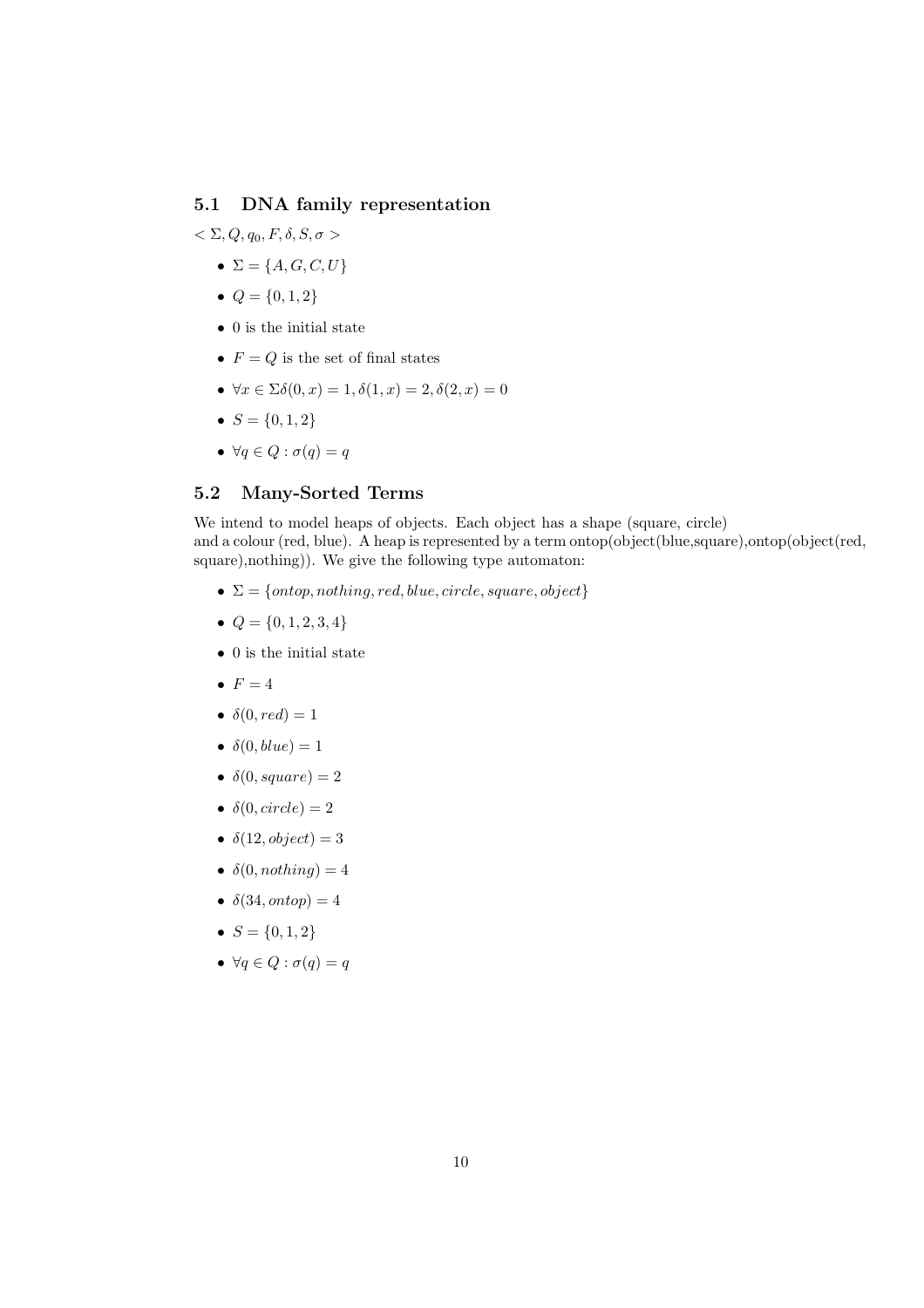#### 5.3 Natural Language

¡In tasks involving the learning of a language model, typing may be used to make a difference between syntactically correct sentences and semantically correct ones. An approximative hypothesis would be to consider that every semantically correct sentence is syntactically correct. Typing can thus reduce the search space by allowing us to consider only sentences that can be parsed through a very generasl grammar that could be used as a first filter.

Let us consider for example the alphabet

$$
\Sigma = \{John, Mary, loves, the, woman\}
$$

and the set of sorts  $S = \{Start, D, N, V, PN\}$  that can be interpreted as determinant, noun, verb and proper noun. In this example symbols are english words and words are english sentences. A possible Type automaton is

- Σ
- $Q = \{0, 1, 2, 3, 4, 5\}$
- 0 is the initial state
- $F = 2, 5$
- $\sigma(1) = Start, \sigma(2) = PN, \sigma(3) = V, \sigma(4) = D$  and  $\sigma(5) = N$
- $\delta(1, John) = 2; \delta(1, Mary) = 2; \delta(2, loves) = 3; \delta(3, John) = 2; \delta(3, Mary) = 1; \delta(4, Mary) = 1; \delta(5, Mary) = 1; \delta(6, Mary) = 1; \delta(7, Mary) = 1; \delta(8, Mary) = 1; \delta(9, Mary) = 1; \delta(1, Mary) = 1; \delta(1, Mary) = 1; \delta(1, Mary) = 1; \delta(2, (x + 1, y + 1)) = 1; \delta(3, (x + 1, y + 1, y + 1)) = 1; \delta(1, (x + 1, y + 1, y +$ 2;  $\delta(3, the) = 4$ ;  $\delta(4, woman) = 5$

From examples, the words (english sentences) "John loves Mary", "John loves the woman" and "John loves Mary loves Mary" are correctly typed. The words "the woman loves John" and "loves the Mary" are not correctly typed. The type automaton representing the  $\Gamma_1$ -multi-signature S is shown on Figure 1. States correspond to sorts and edges are labeled by elements of the alphabet according to the  $\Gamma_1$ -multi-signature.



Figure 1: Type automaton

#### 5.4 Loop-free automata

In [RST95], it is proved that any loop free dfa is equivalent to another automaton which has the following property :  $\delta(q_0, u) = \delta(q_0, v) \implies |u| = |v|$ .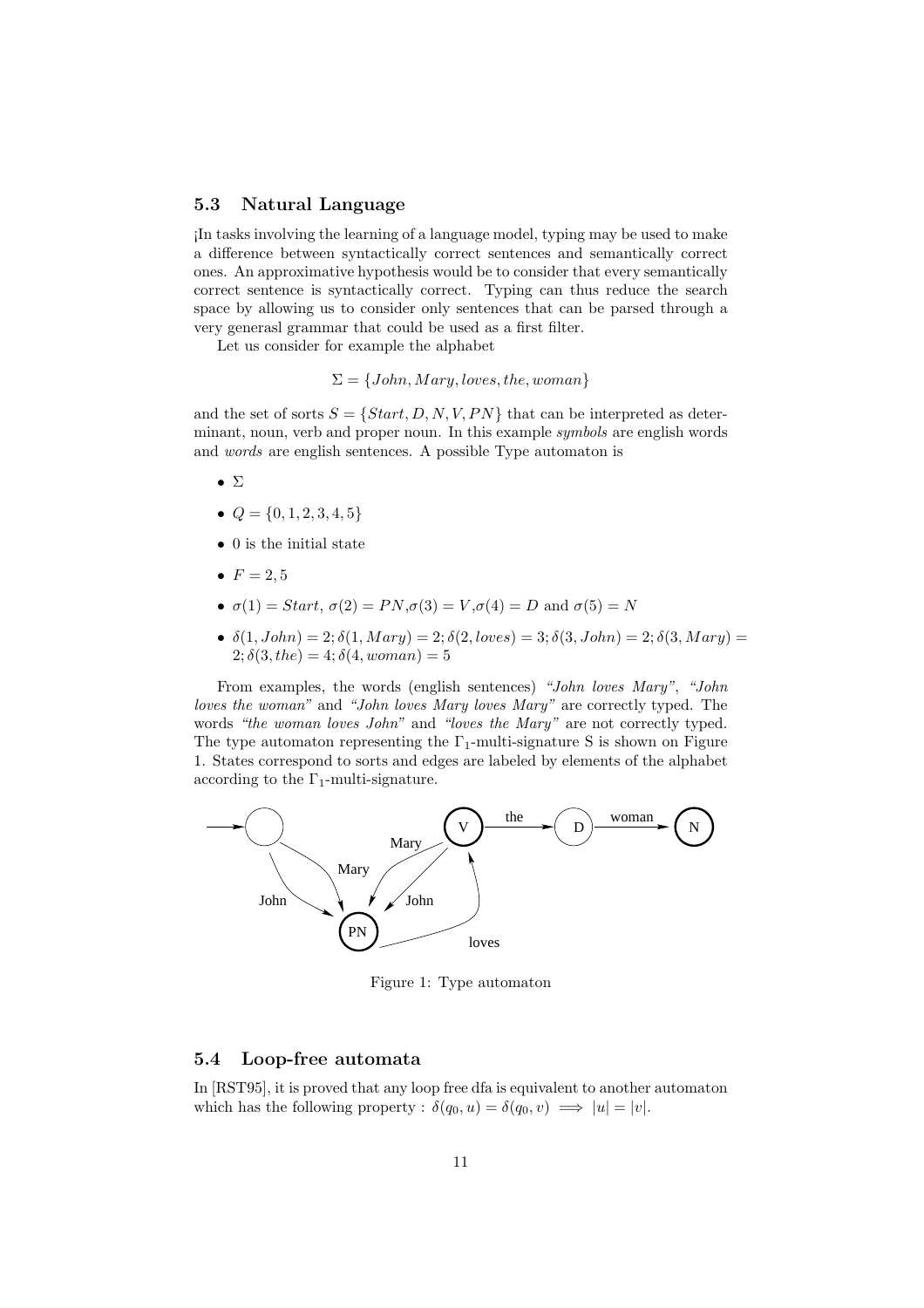As the result does not depend on the probabilities, it can be applied both to the dfa case and the PFA case. To obtain loop-free automata it is thus sufficient to restrict ourselves to the following typed automata

- Σ
- $\bullet$   $Q = N$
- 0 is the initial state
- $F = Q$
- $\forall x \in \Sigma \delta(i, x) = i + 1$
- $\forall q \in Q : \sigma(q) = q$

# References

- [Ang87] D. Angluin. Learning regular sets from queries and counterexamples. Information and Control, 39:337–350, 1987.
- [BH01] M. Bernard and A. Habrard. Learning stochastic logic programs. International Conference on Inductive Logic Programming, Work in progress session, 2001.
- [Bos96] H. Boström. Theory-Guided Induction of Logic Programs by Inference of Regular Languages. In 13th International Conference on Machine Learning. Morgan Kaufmann, 1996.
- [CO94] R. Carrasco and J. Oncina. Learning stochastic regular grammars by means of a state merging method. In Grammatical Inference and Applications, ICGI'94, number 862 in Lecture Notes in Artificial Intelligence, pages 139–150. Springer Verlag, 1994.
- [dlH97] C. de la Higuera. Characteristic sets for polynomial grammatical inference. Machine Learning, 27:125–138, 1997.
- [dlHB01] C. de la Higuera and M. Bernard. Apprentissage de programmes logiques par infrence grammaticale. Revue d'Intelligence Artificielle, 14(3):375–396, 2001.
- [dlHOV96] C. de la Higuera, J. Oncina, and E. Vidal. Identification of DFA: data-dependent versus data-independent algorithm. In Grammatical Inference: Learning Syntax from Sentences, number 1147 in Lecture Notes in Artificial Intelligence, pages 313–325. Springer Verlag, 1996.
- [DMV94] P. Dupont, L. Miclet, and E. Vidal. What is the search space of the regular inference? In Grammatical Inference and Applications, ICGI '94, number 862 in Lecture Notes in Artificial Intelligence, pages 25–37. Springer Verlag, 1994.
- [FB75] K. S. Fu and T. L. Booth. Grammatical inference: Introduction and survey. part i and ii. IEEE Transactions on Syst. Man. and Cybern., 5:59–72 and 409–423, 1975.